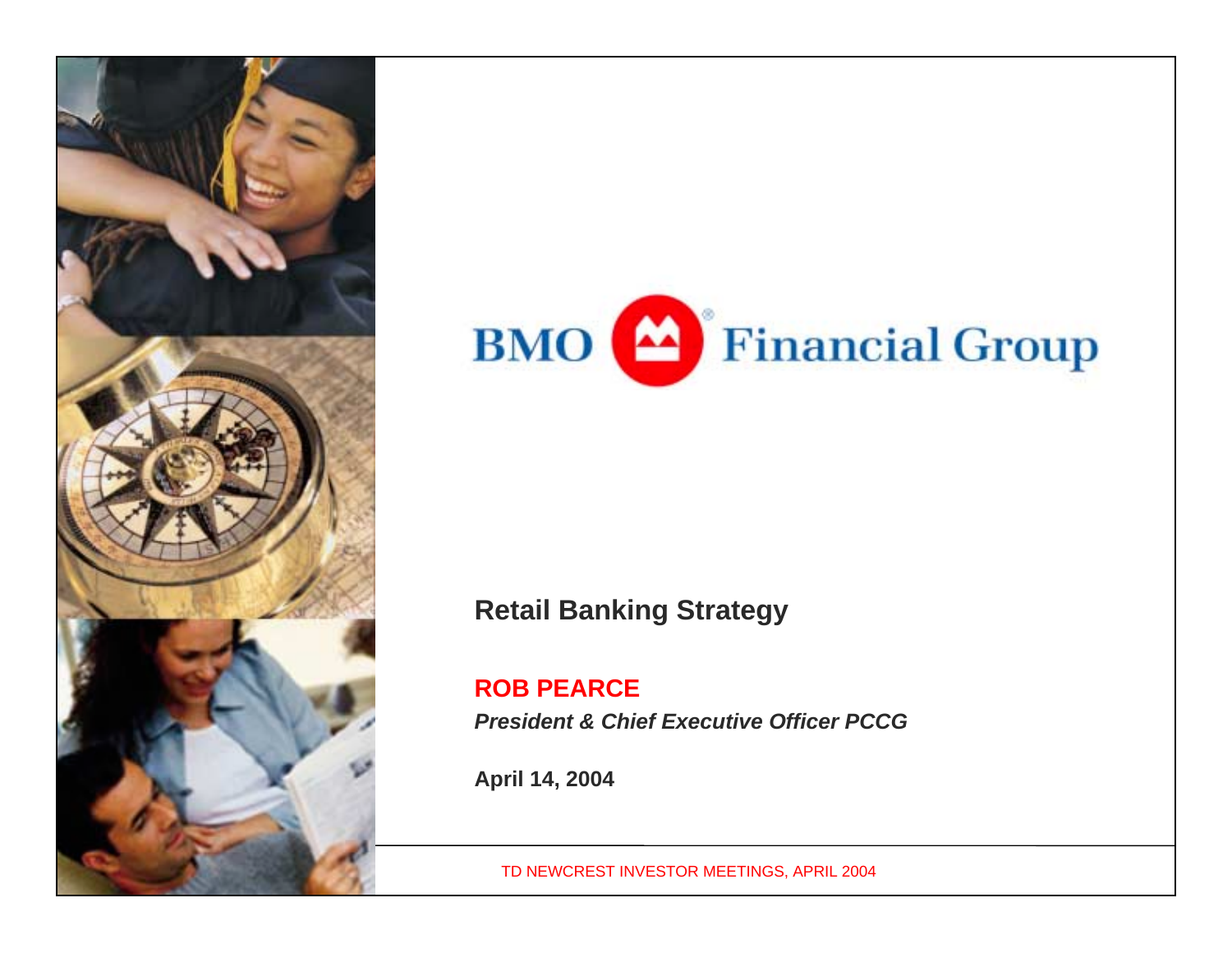Our goal is to become the only financial services provider our customers ever need

## *P&C Canada: Strategic Direction*

Our Measures of Success are:

- Strong Organic Revenue Growth *1.*
- **2.** Improving Customer Loyalty
- **3.** Improving Productivity
- Growth in Personal Market Share*4.*
- Growth in Business Banking Market Share *5.*

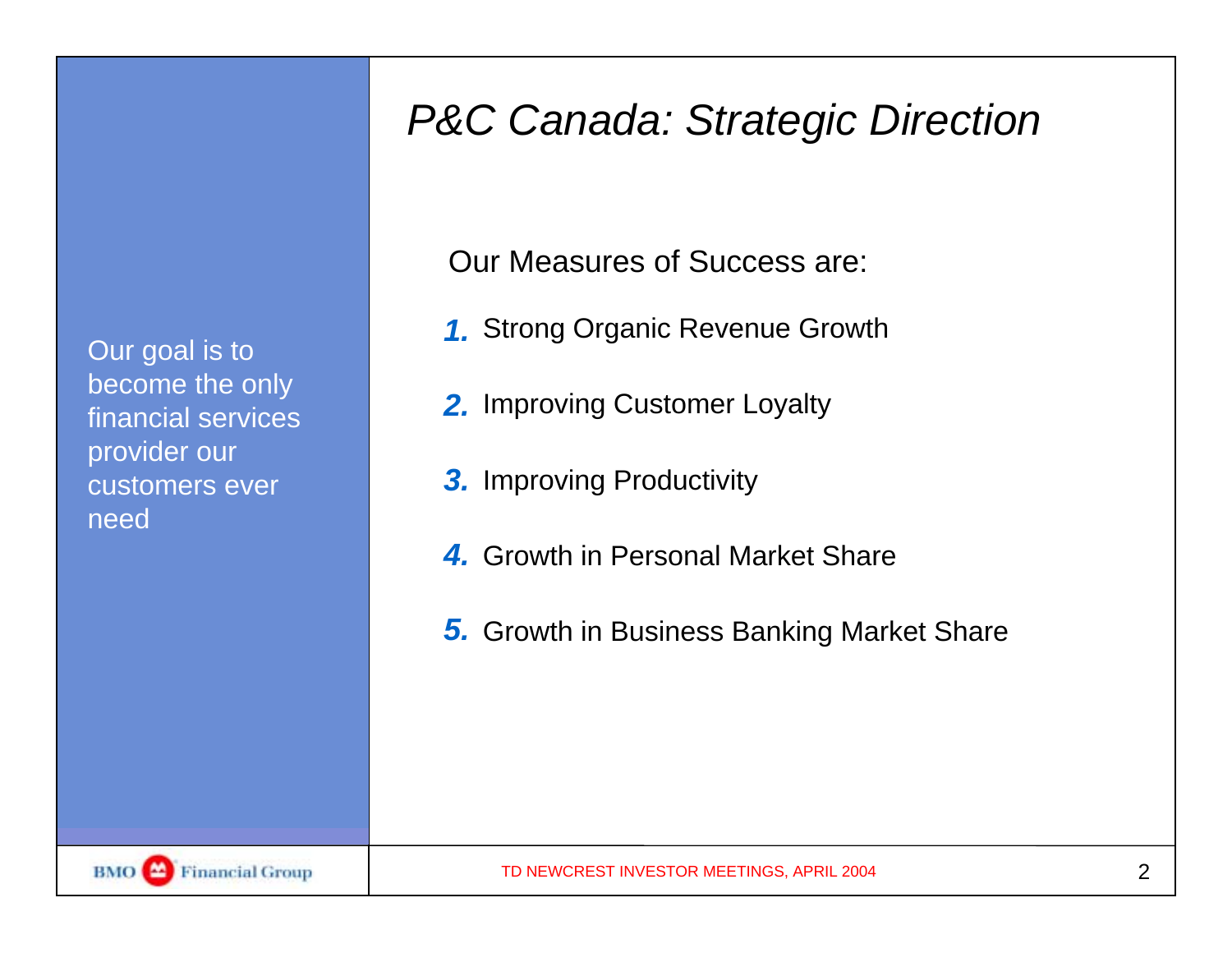|                                                                                  | <b>Building for Sustainable Advantage and</b><br><b>Strong Financial Performance</b>              |   |
|----------------------------------------------------------------------------------|---------------------------------------------------------------------------------------------------|---|
| Driving towards one<br>operationally<br>excellent, integrated<br><b>business</b> | <b>Performance Culture</b><br><b>Sales and Customer Relationships</b><br>Infrastructure & Process |   |
| BMO <sup>4</sup><br><b>Financial Group</b>                                       | TD NEWCREST INVESTOR MEETINGS, APRIL 2004                                                         | 3 |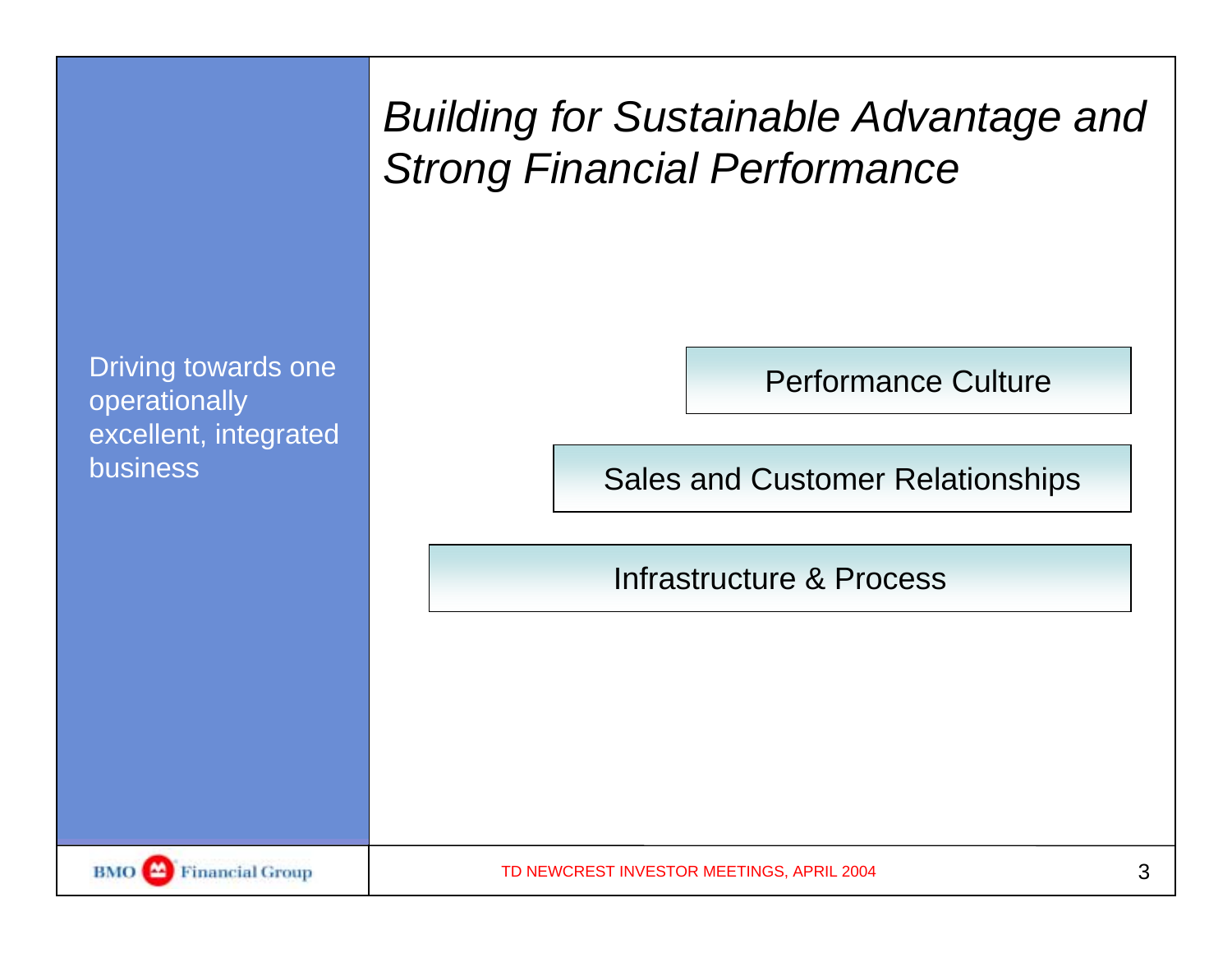Focused investment to build our core capabilities and drive improvements in our customer loyalty and market share

# *Building for Sustainable Advantage and Strong Financial Performance*

### Infrastructure & Process Initiatives

### **Sales & Service Technology Platform Pathway Connect**

- $\triangleright$  Enables faster identification of customers and their information
- $\triangleright$  Allows our staff to better serve customers by reducing wait times and improving the quality of their interactions

### **End to End Sales & Services Process BMO Connect**

- $\triangleright$  Developing a single end-to-end sales and service process across distribution channels
- $\triangleright$  Creating a simple, seamless and intuitive experience for customers and staff, freeing up capacity for the sales force and reducing the amount of support required

- **Network Renovation**  $\longrightarrow$  **Branch Revitalization**
- $\triangleright$  Enhancing and maintaining the quality and image of our locations
- $\triangleright$  Continuing to evaluate new branch openings, relocations and consolidations, including our commitment to instore branches
- $\triangleright$  Improves our ability to acquire new customers and better serve our existing customers

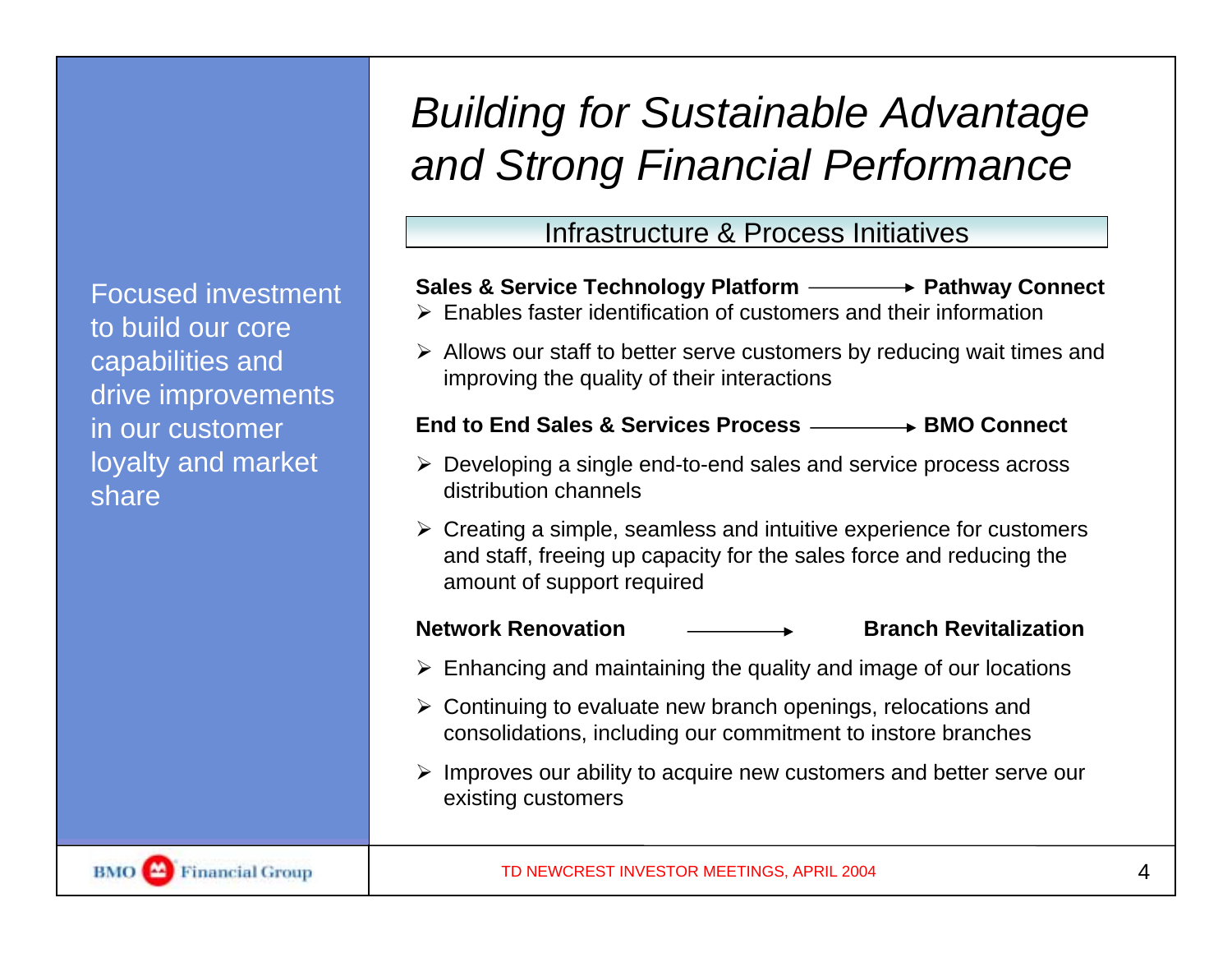## Focused investment to build our core capabilities and drive improvements in our customer loyalty and market share

# *Building for Sustainable Advantage and Strong Financial Performance*

## Sales & Customer Relationship Initiatives

### **Customer Relationships Optimizer & CRM**

- $\triangleright$  Optimizer captures customer data, and provides the ability to identify customer opportunities and manage prior customer interactions from any channel
- $\triangleright$  Provides specific customer solutions, driven by the customer analytics we have leveraged in our *Help Provided* marketing campaigns
- $\triangleright$  Allows us to better meet customers' needs and increase sales
- $\triangleright$  Implemented in direct banking and business banking in 2003, with the branch network slated for 2004

- **Sales and Service Passport**
- $\triangleright$  Driving improved selling performance by engaging all sales and service staff from frontline CSRs to divisional executives in a consistent, disciplined management cycle
	- o This includes clear targets for activities and results at the individual and team level, reviewing results, observing interactions and sales behaviours, developing skills, reviewing progress, identifying opportunities to improve and close performance gaps
- $\geq$  Our internal sales tracking has shown growth of over 20% on a year to date basis

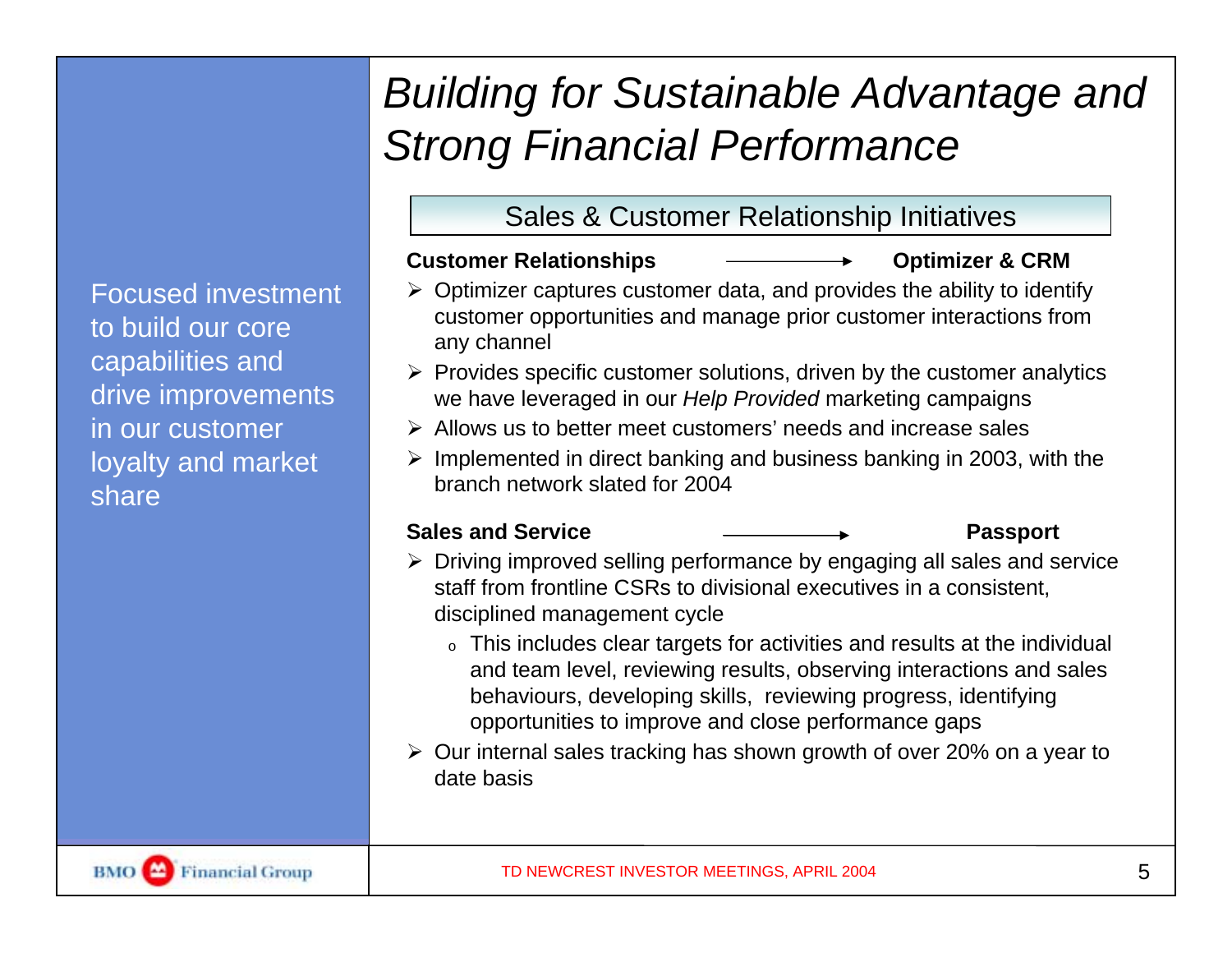## *Building for Sustainable Advantage and Strong Financial Performance*

Performance Culture Initiatives

### Reward Programs **Bravo Bravo Bravo**

- $\triangleright$  A consistent employee reward and recognition program for all 17,000 PCCG employees
- $\triangleright$  Rewards individuals who make every effort to build our business and satisfy our customers while demonstrating our key BMO attributes – resourceful, knowledgeable, respectful, anticipatory and innovative

### Performance <del>\_\_\_\_\_\_\_\_\_\_\_\_\_</del> Performance Management

- $\triangleright$  Creates a holistic framework to enable superior and sustainable results through optimal alignment of business tactics, employee behaviours and resource deployment in response to market opportunities
- $\triangleright$  Supports a focused and performance driven culture that will be able to fully leverage the capabilities we are building

Focused investment to build our core capabilities and drive improvements in our customer loyalty and market share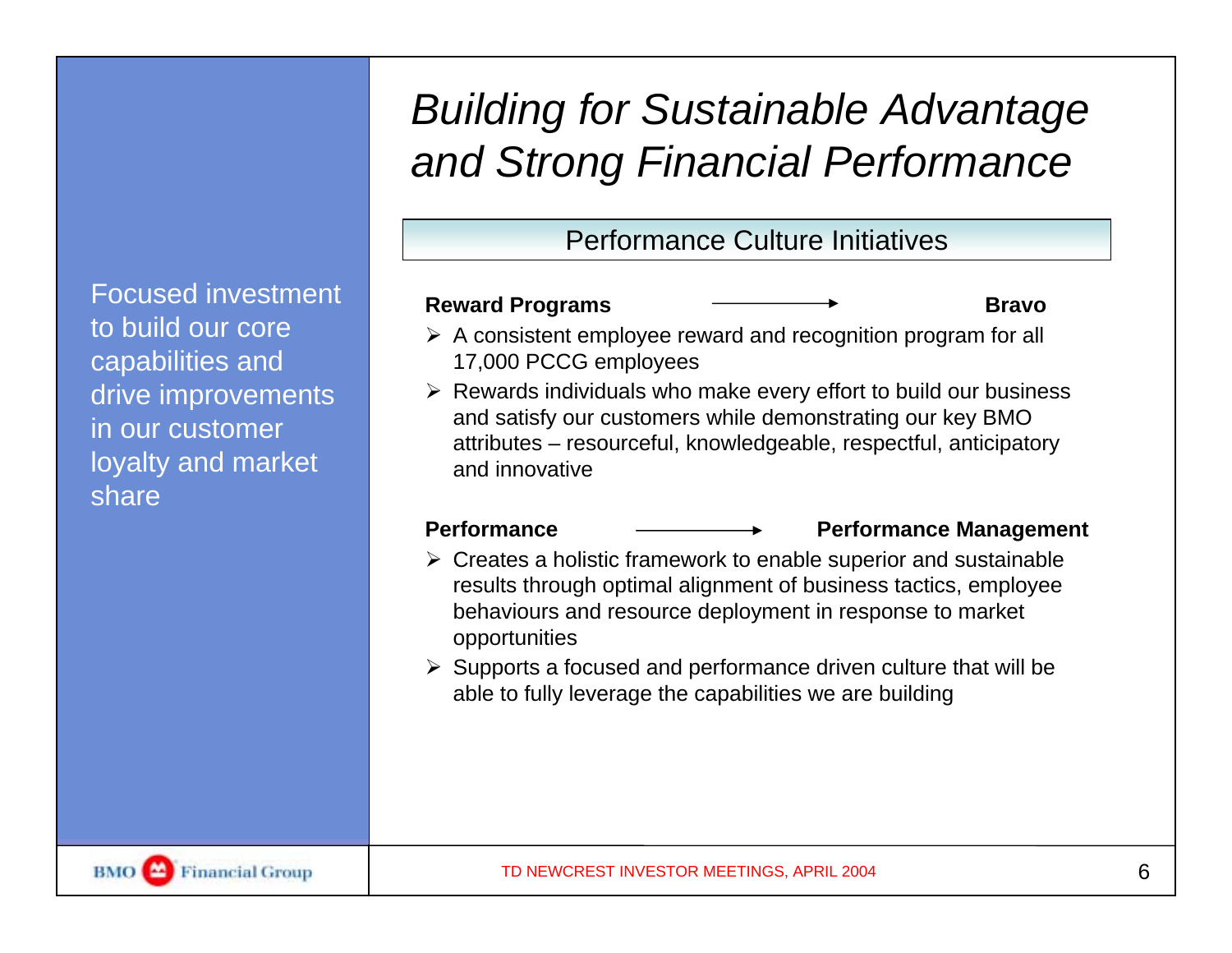

# *Solid Core Capabilities for Personal Banking Clients*

- $\bullet$  Competitive multi-channel distribution capabilities
- • Competitive array of banking, card and investment products and related advice and sales capabilities
- • Large and effective investment and retirement planning sales capability
- • Exclusivity in AIR MILES Reward Program
	- **EXECENT agreement between ourselves,** WestJet and AIR MILES will bring unique opportunities to current and future customers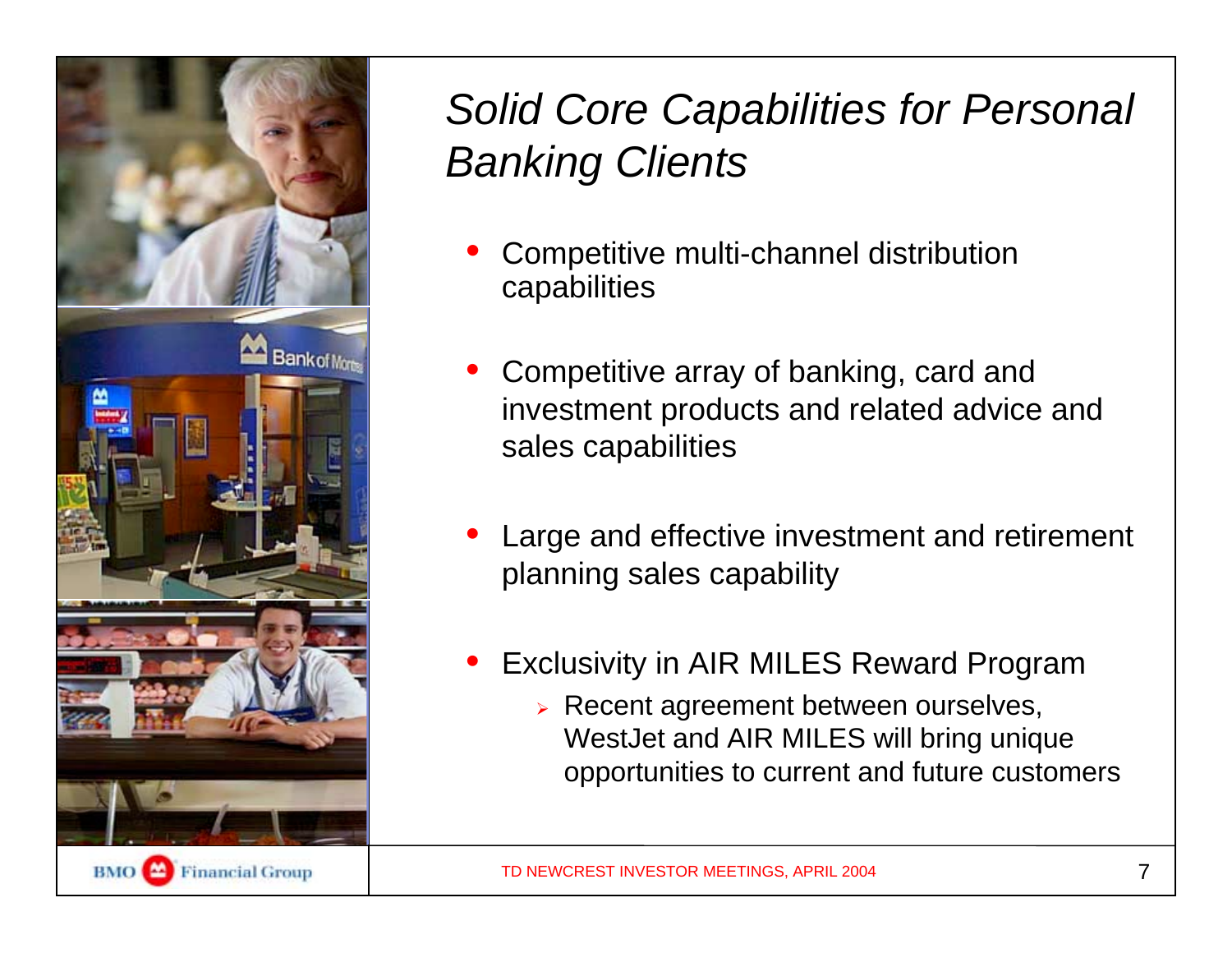

# *P&C Canada Market Share & Volume Trends*

- Strong Loan and deposit volume growth driven by the mortgage business and our premium rate savings account
- • Pressure on market share driven by price based competition
	- We continue to focus on building deeper customer relationships, utilizing the enhancements we have been making to our network capabilities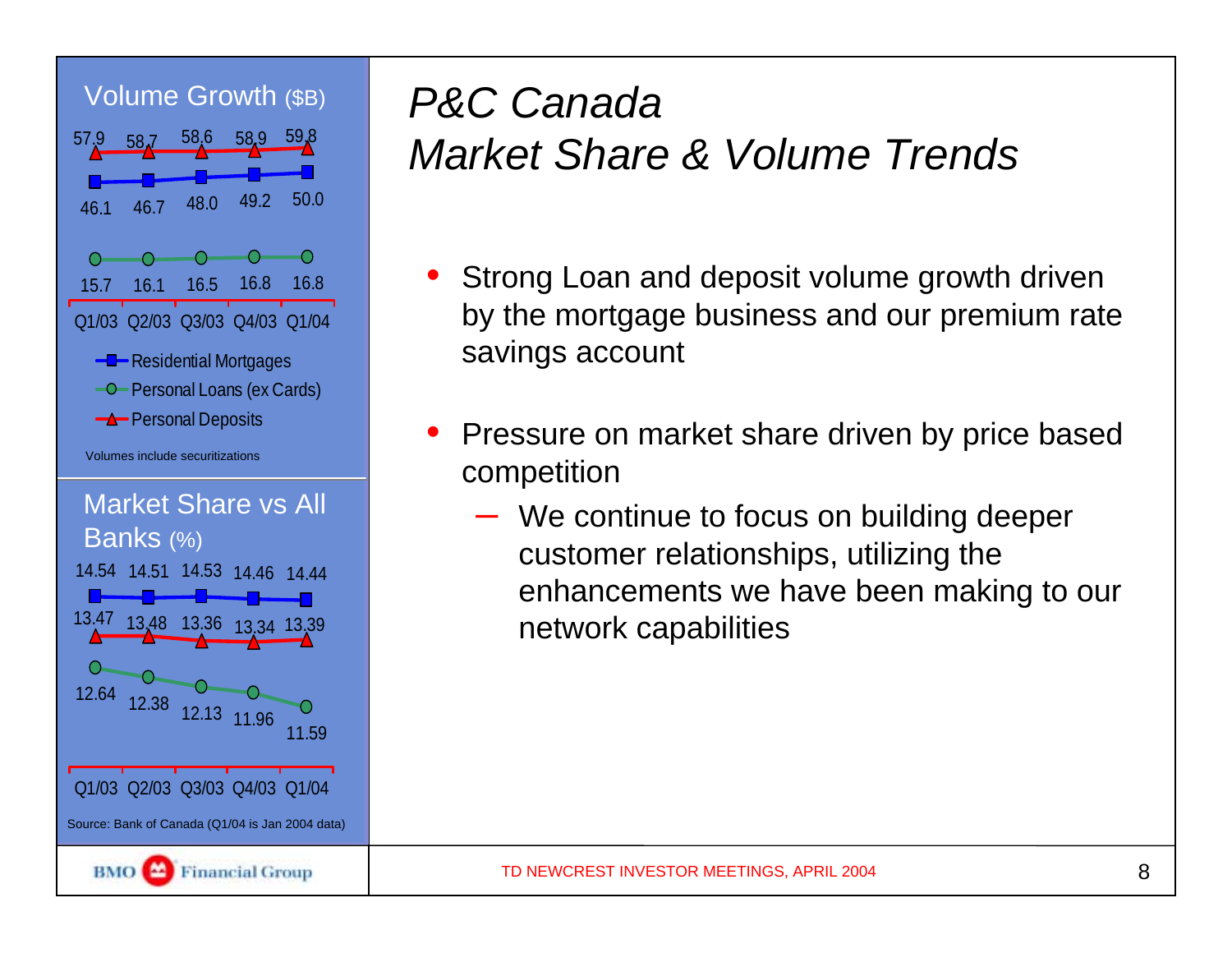

# *Advantaged Capabilities in Business Banking and Corporate Finance*

- • Focused sales force with advanced tools and processes
- •Consistent approach in all economic conditions
- •Direct Banking capability for Independent Business
- • Initiatives enhancing our serving capabilities
	- Cash Management and Deposits Services
	- Business Premium Rate Savings Account
- •Solid risk management capabilities
- •Growth in both loans and deposits
- • Recent declines in market share; however, we continue to maintain our second place market position and have closed the gap to the market leader by more than 190 bps since 2001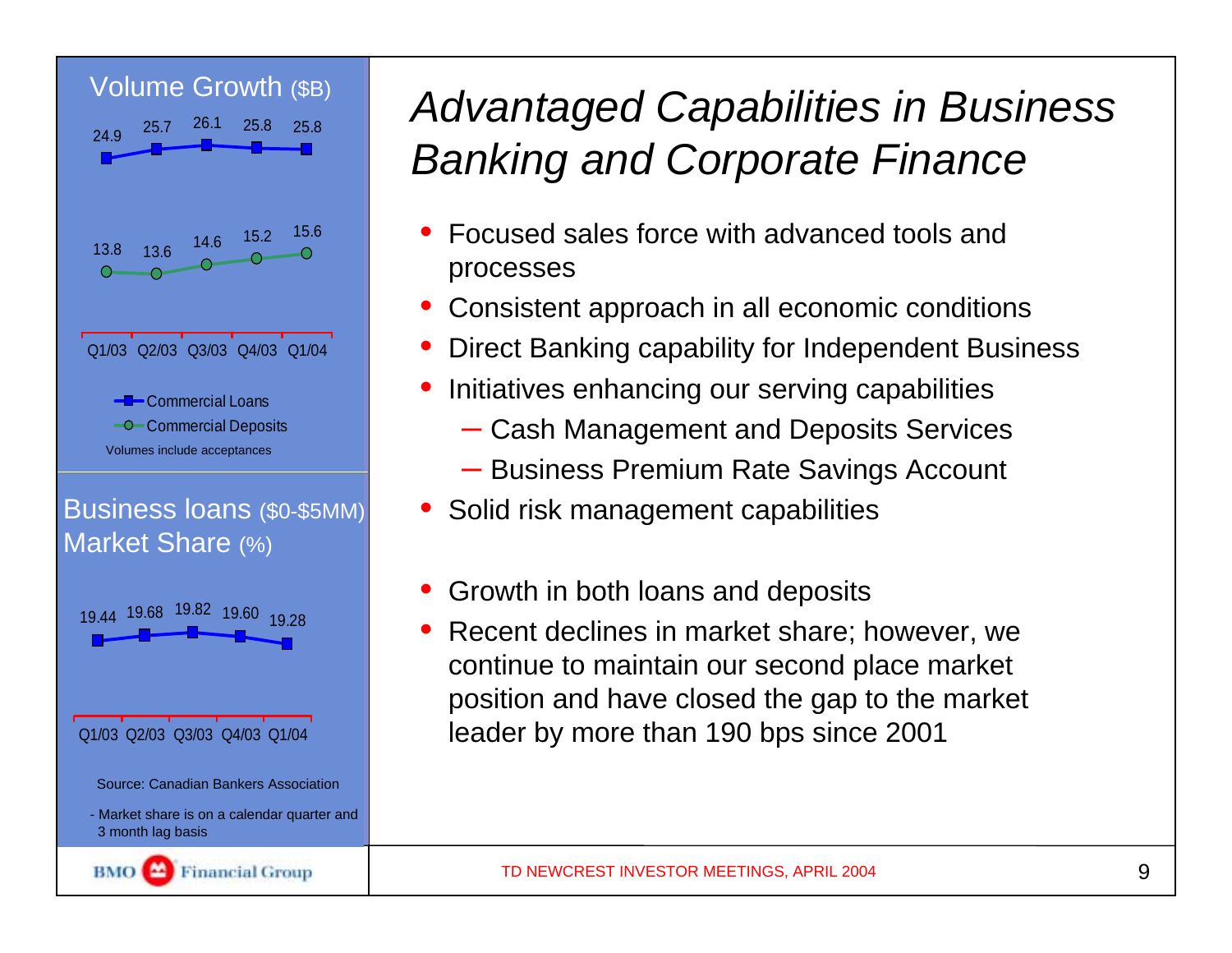## P&C Canada Net Interest Margin (%)



## Change in NIM (bps)

|                                                                         | Q3/03   | Q4/03   | Q1/04   |  |  |  |
|-------------------------------------------------------------------------|---------|---------|---------|--|--|--|
| <b>BMO Total</b><br>P&C                                                 | $-0.08$ | 0.01    | $-0.07$ |  |  |  |
| <b>BMO P&amp;C</b><br>Canada                                            | $-0.09$ | $-0.03$ | $-0.06$ |  |  |  |
| R <sub>BC</sub>                                                         | 0.03    | $-0.18$ | $-0.07$ |  |  |  |
| TD                                                                      | $-0.07$ | $-0.23$ | $-0.14$ |  |  |  |
| <b>CIBC</b>                                                             | $-0.08$ | 0.09    | $-0.19$ |  |  |  |
| - Change is over the prior quarter                                      |         |         |         |  |  |  |
| -Total P&C includes Harris                                              |         |         |         |  |  |  |
| -TD NIM is based on Earning assets, all others<br>based on total assets |         |         |         |  |  |  |
| - CIBC does not report NIM, it has been<br>calculated                   |         |         |         |  |  |  |
| inancial Group                                                          |         |         |         |  |  |  |

## *Declining Margins in a Competitive Environment*

- $\bullet$  Margins have been declining as a result of:
	- $\blacktriangleright$ Historically low interest rate environment
	- $\blacktriangleright$  Consumer preferences shifting towards low spread products
	- $\triangleright$  Highly competitive environment
- • In spite of this, in 2003 our margins declined less than the average of the competition
- • We expect continued pressure on margins as these factors continue to persist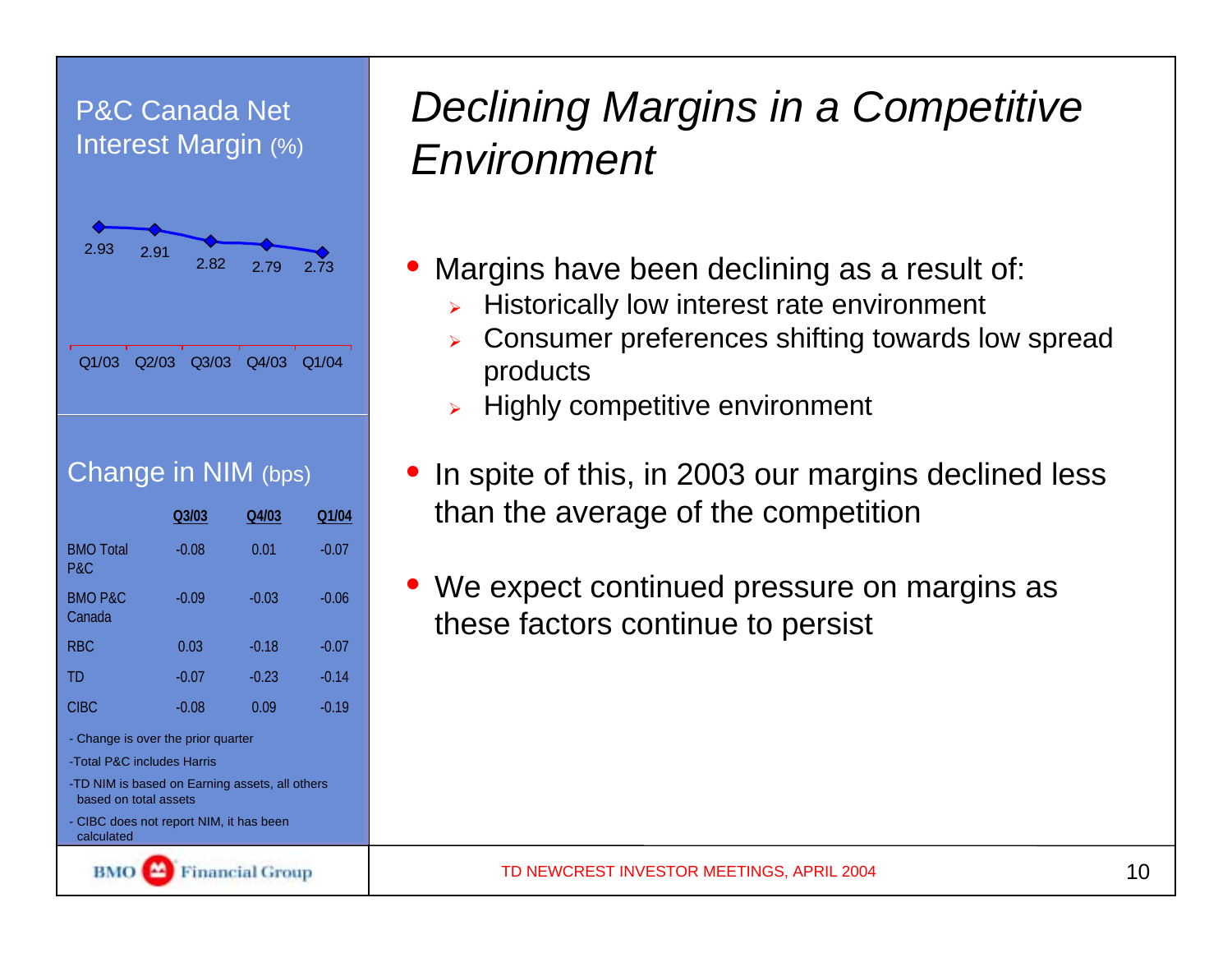F2003 Revenue and Net Income growth represented top-tier performance

Historically low rate environment will impact revenue growth in F2004 however volume growth is expected to continue

We continue to manage our expenses in line with our revenue growth

## *Focused on Widening the Gap between Revenue and Expense*

*P&C Canada*





TD NEWCREST INVESTOR MEETINGS, APRIL 2004 11 11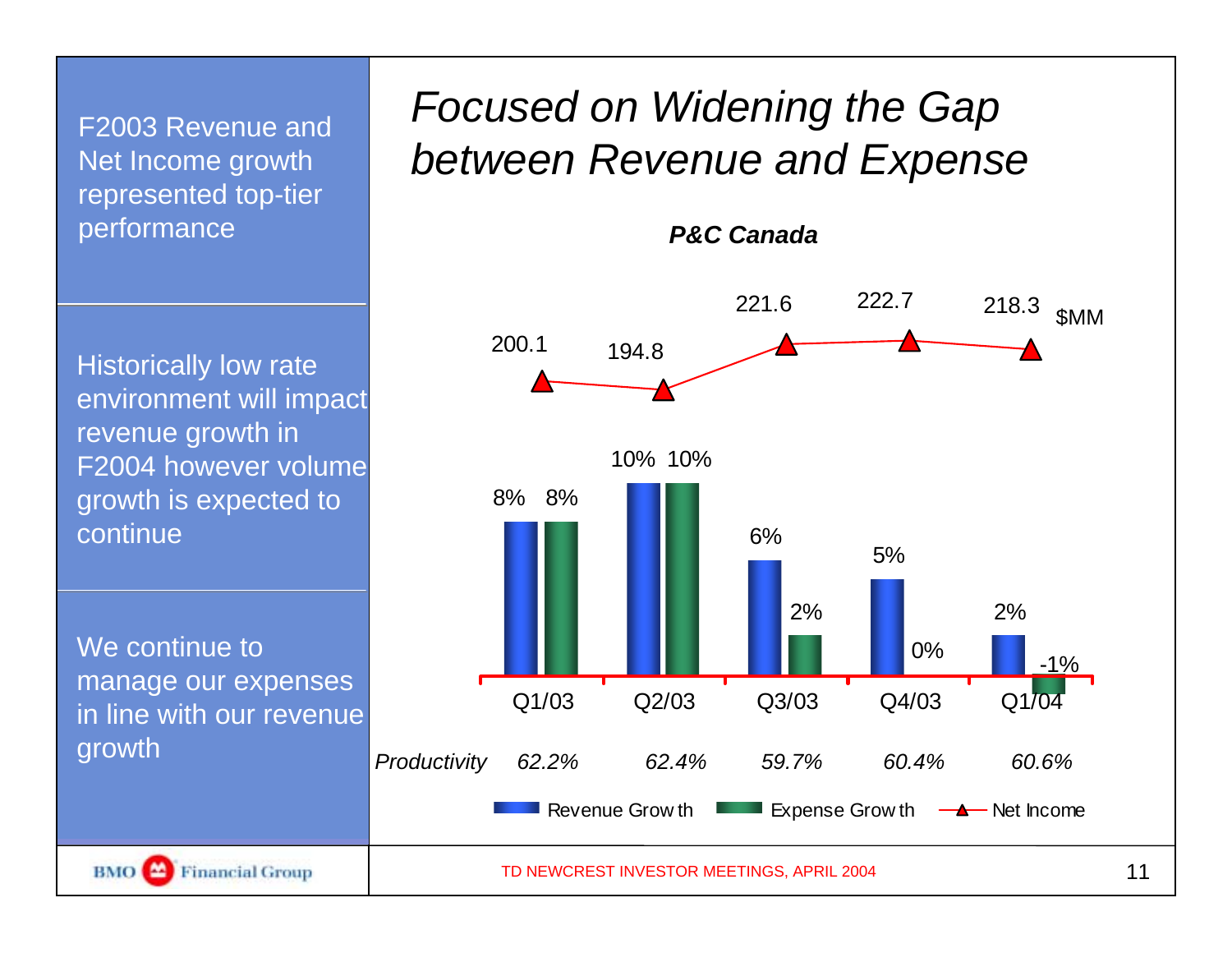We continue to deliver on our commitment to serving the Province of Quebec

# *Quebec: Long-term Commitment to the Marketplace*

- • 150 branches in Quebec – the largest share among the big five banks
- • More than \$45 MM in branch network investments over the past 5 years:
	- $\geq$  12 new full service branches & 10 in stores
- •17.8%\* market share in business banking
- • Strong presence in the corporate banking franchise in **Montreal**
- Our ongoing marketing campaign, *Profitez*, is directed exclusively to the Quebec market

\*Market share data as at Sept 2003